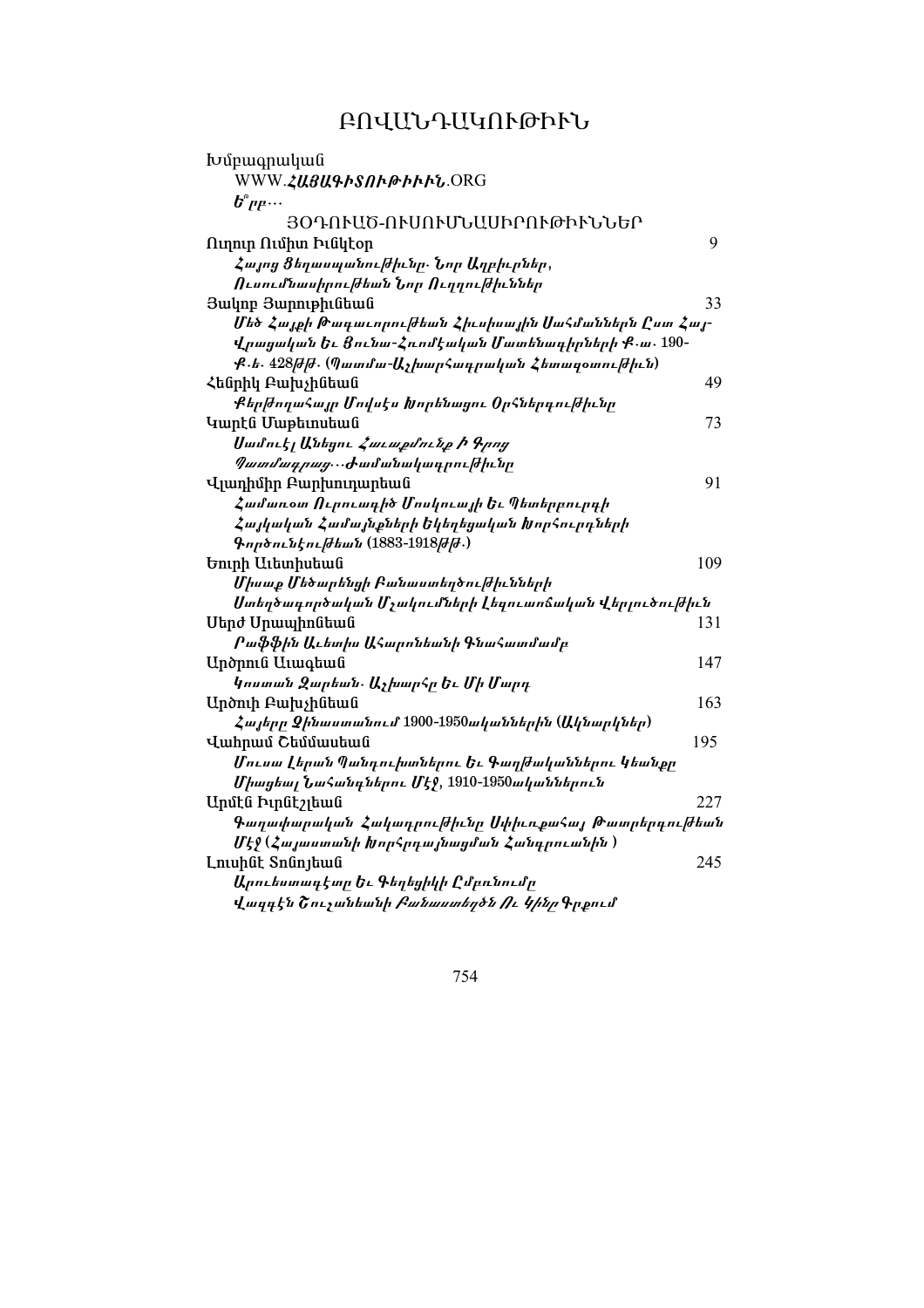| 257<br>Յովհաննէս Եղոյեան                              |  |
|-------------------------------------------------------|--|
| Հայ Գրականուխեան Որոչ Հարցերի Քննուխիւնը              |  |
| <i>Ռոպէր Հատտէ</i> ճեանի <i>Ցուչատետր</i> երում       |  |
| 273<br>Վաչագան Գրիգորեան                              |  |
| Հրանտ Մախէոսեանի Գրական Նախափորձերի                   |  |
| վերյուծման Փորձ                                       |  |
| 289<br>Ժենիա Քայանթարեան                              |  |
| Թոմաս Վուլֆ Եւ Հրանտ Մախէոսեան ԶուդաՀեռներ            |  |
| 311<br>Խաչիկ Տէր Ղուկասեան                            |  |
| Շուկայական Արմատականուխիւն, Տնտեսական Դժուարուխիւն Եւ |  |
| Ընկերային Բողոք Հայաստանի Մէջ (Քննադատական Հայեցակէտ  |  |
| Մր Հայաստանի Քաղաքական Բեւեռացման)                    |  |
| 333<br>Զաւէն Մսրրյեան                                 |  |
| Հայոց Մասնակցուխիւնը Միչէլ Սլէյմանի (2008-)           |  |
| Նախագահուխեան Ժամանակաչրջանի Լիբանանի                 |  |
| Խորհրդարանական Ընտրուխիւններուն                       |  |

# **ՔՆՆԱՐԿՈՒՄՆԵՐ**

| Unմէն Պետրոսեան                               | 393 |
|-----------------------------------------------|-----|
| Հայերէնի Եւ Փոքր Ասիայի                       |     |
| Հնագոյն Լեզուների Առնչուխիւններ               |     |
| Մաքսիմ Եւատեան                                | 405 |
| Մանին Եւ Հայաստանը                            |     |
| Վկիտոր Կատվալեան                              | 413 |
| Ցուցական Դերանունների Դրսեւորման              |     |
| Առանձնայատկուխիւններ Հայերէնի Բարբառներում    |     |
| Քորնէլ Նատի                                   | 427 |
| Արդեօ՞ք Թրանսիլվանիոյ Հայոց Առաջնորդ Մինաս    |     |
| Վարդապետ Թոխախեցին Ընդունեց կախոլիկ Դաւանանքը |     |
| Կէորկ Մեկլէ                                   | 443 |
| Հայոց Ցեղասպանութիւնը Եւ Մեր Լռութիւնը        |     |
| Արտա ճէպէճեան                                 | 453 |
| Լեգուի Գործածուխեան Ձեւերը Պէյրուխի           |     |
| Հայ Համայնքին մէջ Անցնող 95 Տարիներուն        |     |

| ՀԲԱՊԱԲԱԿՈՒՄՆԵԲ                                      |     |
|-----------------------------------------------------|-----|
| Միհրան Մինասեան                                     | 471 |
| Տէր Փիլիպոս (Փիլիպպէ) Թեքիրտաղցի Ու Իր Տաղերը       |     |
| Անի Կիրակոսեան                                      | 489 |
| Գէորգ Ապտուլլահի Նամակները Ցովհաննէս Քհնյ․ Մկրեանին |     |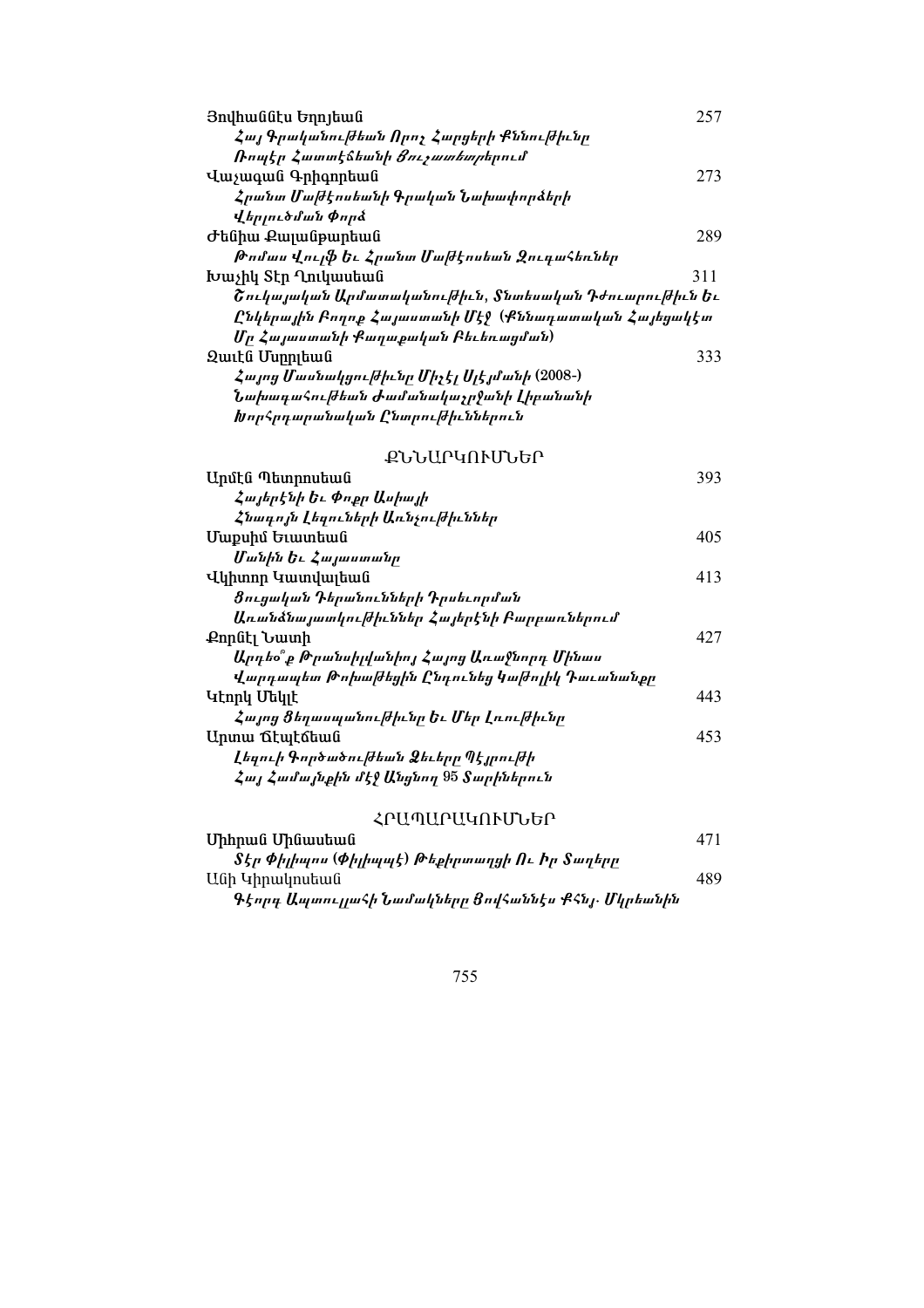| Մելանիա Եղիազարեան                                              | 501 |
|-----------------------------------------------------------------|-----|
| Ծովանկարիչ Վարդան Մախոխեանի Նամակներից                          |     |
| Ռուբէն Սահակեան                                                 | 519 |
| Տրապիզոնի Գաղխական Հայուխեան                                    |     |
| <i>Փրկու </i> ժեան կազմակերպումը                                |     |
| Ա․ Համաչխարհային Պատերազմին (1916-1917թթթ.)                     |     |
| Համօ Սուքիասեան                                                 | 553 |
| Հայ Գաղխավայրերի Եւ Արեւելքի Երկրների Հանդէպ                    |     |
| Խորհրդային Հայաստանի                                            |     |
| Քաղաքականուխեան Խնդիրը 1920ի Վերջ-1921ի Սկզբին                  |     |
| Վաչէ Ղազարեան                                                   | 569 |
| ՎաՀան Թէքէեանի Նամակները                                        |     |
| Թորգոմ Պատրիարք Գուչակեանին                                     |     |
| Վարդան Մատթէոսեան                                               | 607 |
| կարօ Սասունիի Եւ կոստան Զարեանի Նամակները                       |     |
| ՀԱՂՈԽԺՍԻՂՐԻ                                                     |     |
| Վարդի Քէշիշեան                                                  | 631 |
| Հայէպի Գանձատան Սրբագան                                         |     |
| Մասունքներն Ու Մասնատուփերը (Բ)                                 |     |
| Անդրանիկ Տագէսեան                                               | 643 |
| Ցաւելեալ Տեղեկու ժիւններ Եւ Նորու ժիւններ                       |     |
| Հայկական Տիւիխներուն Մասին                                      |     |
| Կարէն Յովհաննէսեան                                              | 663 |
| Վարպետաց Վարպետ Տարագրոսր                                       |     |
| Uնաhիտ Չթեան                                                    | 679 |
| <i>իրա</i> նաՀայ Բեմարուեստր Ի. Դարի 50-70ականներին՝ <i>Հայ</i> |     |
| Թատրոնի Զարգացման Ենխախորում                                    |     |
| ԳՐԱԽՕՍԱԿԱՆՆԵՐ                                                   |     |
| Մանուէլ Զուլալեան                                               | 697 |
| Վարուժան Պօղոսեան, <i>Մարաչի Հայոց Ջարդերը 1920ին</i>           |     |
| (Փաստախուղխերու Ժողովածու)                                      |     |
| Վարուժան Պօղոսեան                                               | 700 |
| Հայկ Ղազարեան, <i>Մոսկուայի Եւ Կարսի</i> 1921 <i>Թուականի</i>   |     |
| Պայմանագրերն Ու Նրանց Ողբերգական Դերր                           |     |
| Հայ Ժողովրդի Ճակատագրում՝                                       |     |
| Քարլա Էտտէ                                                      | 708 |
| Րեմոն Գէորգեան, ՎաՀէ Թաչճեան, Լեւոն Նորտիկեան (խմբ․),           |     |
| Հայերը 1917-1939ին․ Ապաստանարանի Մր Որոնումը                    |     |
|                                                                 |     |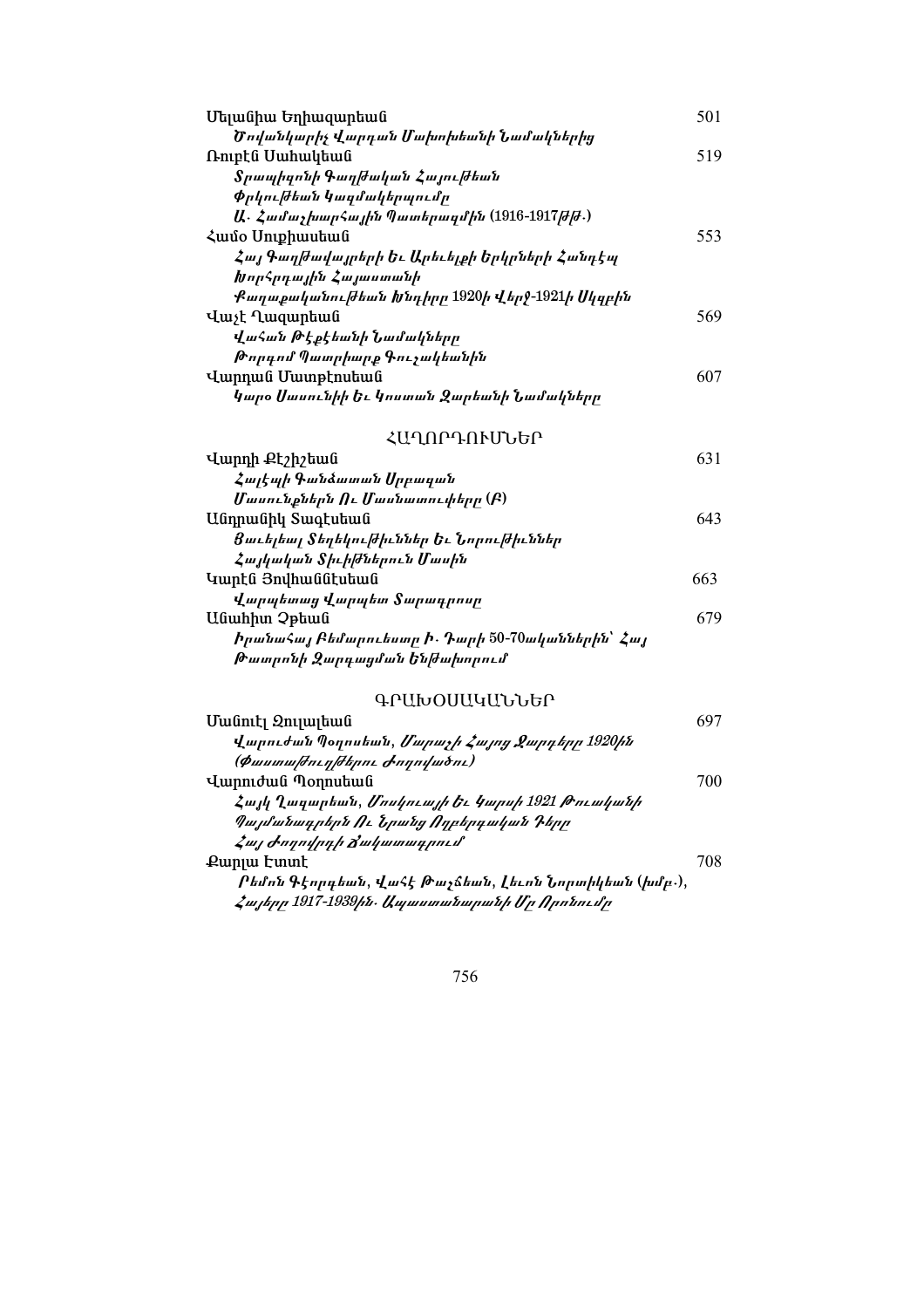### ՄԱՀԱԳՐՈՒԹՒՒՆ

711

Մաքսիմ Կատվալեան (1936-2007), Մինաս Գանգրունի (1929-2009), Գէորգ Խրլոբեան (1927-2010), Գեղամ Կիրակոսեան (1931-2010), Եարոսյաւ Դաշկեւիչ (1926-2010), Արամ Քայանթարեան (1937-2010), Աստղիկ Գէորգեան (1919-2010), Դերենիկ Մուրադեան (1925-2010), Հերման Գոլց (1946-2010), Արծուի Յունանեան (1926-2010)

#### ՀԱՅԿԱԶԵԱՆ ՀԱՄԱԼՍԱՐԱՆ

725

| Հա <i>յակազեան Հայագիտական Հանդէս</i> ի <u>Լ</u> ․ Հատորի |  |
|-----------------------------------------------------------|--|
| Շնորհանդէսը Պէյրու ժի Եւ Երեւանի Մէջ                      |  |

730

Հայկազեան Համալսարանի Հայագիտական Գրադարանին Կողմէ Ձեռք  $R$ երուած Գրականուխեան եւ Մամույի  $3$ անկ  $(1 35p-31$  Դեկտ.  $2010)$ 

| $\lambda$ ատորի Աշխատակիցներու $\lambda$ ասցէարան | 749 |
|---------------------------------------------------|-----|
| $U_2$ խատակիցներու Ու $\gamma$ ադրութեան          | 750 |
| Բովանդակութիւն                                    | 754 |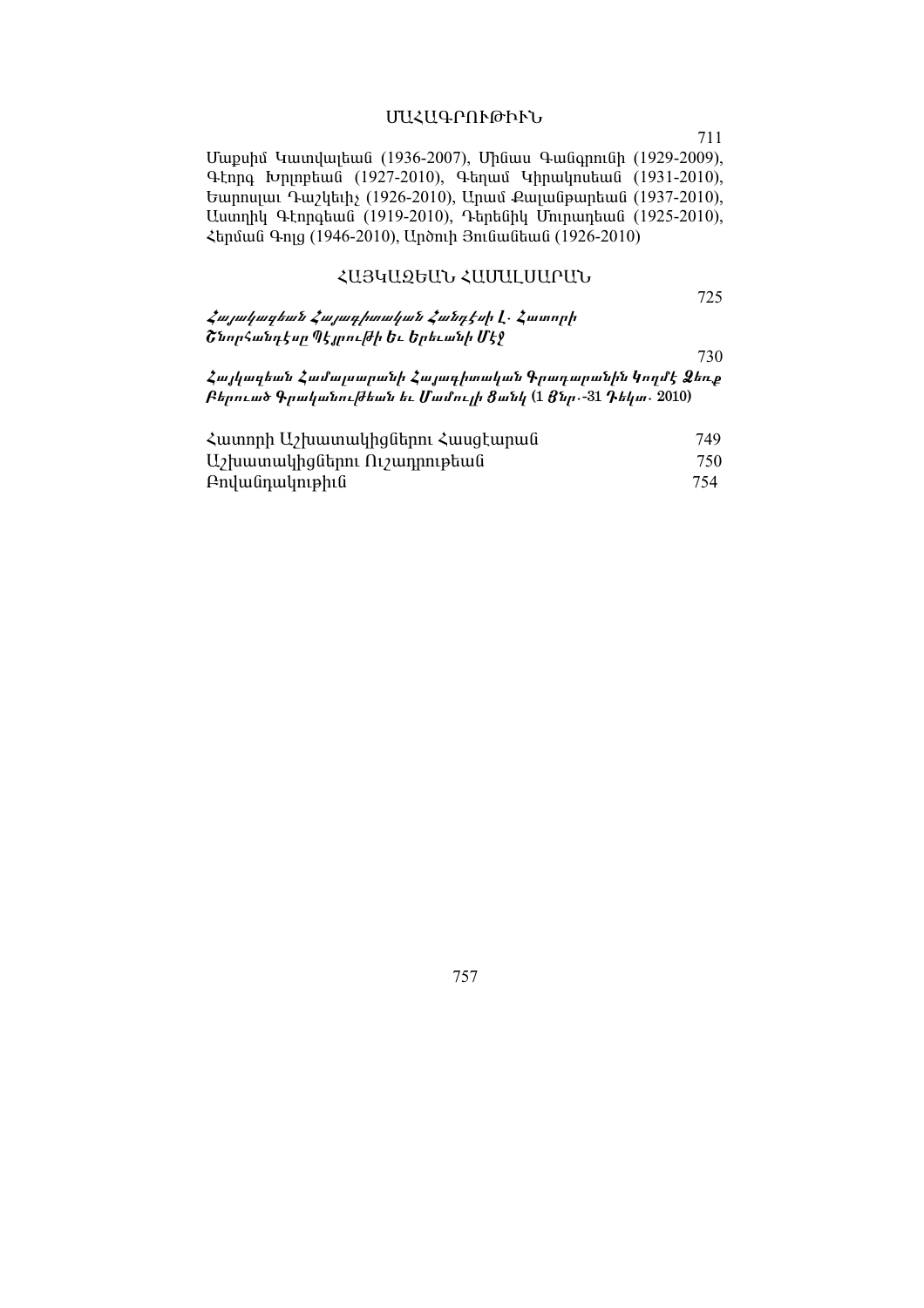# TABLE OF CONTENTS

| <b>Editorial</b><br>WWW.HAYAKIDUTYUN.ORG.                        |     |
|------------------------------------------------------------------|-----|
| When?                                                            |     |
| <b>ARTICLES AND STUDIES</b>                                      |     |
|                                                                  |     |
| Uğur Ümit Üngör                                                  | 9   |
| The Armenian Genocide:                                           |     |
| New Sources and Research Directions                              |     |
| A.J. Harutyunyan                                                 | 33. |
| The Northern Borders of the Kingdom of Greater Armenia According |     |
| to Armenian, Georgian, Greek and Roman Historians (190BC-428AD)  |     |
| (Historical-Geographical Study)                                  |     |
| Henrik Bakhchinian                                               | 49  |
| The Hymnology of Movses Khorenatsi                               |     |
| <b>Karen Matevosian</b>                                          | 73  |
| Compilation of Historiographers' Books:                          |     |
| The Chronology of Samuel Anetsi                                  |     |
| Vladimir Barkhudarian                                            | 91  |
| A Brief Overview of the Moscow and St. Petersburg Armenian       |     |
| <b>Community Church Council Activities</b>                       |     |
| <b>Yuri Avetisian</b>                                            | 109 |
| A Linguistic and Stylistic Analysis of the Poetry of             |     |
| <b>Misak Medzarents</b>                                          |     |
| Serj Srabionian                                                  | 131 |
| Raffi in Avedis Aharonian's Assessment                           |     |
| <b>Artsrun Avagian</b>                                           | 147 |
| Gosdan Zarian: The World and an Individual                       |     |
| <b>Artsvi Bakhchinyan</b>                                        | 163 |
| The Armenians in China in 1900-1950s                             |     |
| Vahram L. Shemmassian                                            | 195 |
| The Experience of Musa Dagh Armenian Immigrants in the           |     |
| United States During the 1910s-1940s                             |     |
| <b>Armen Urneshlian</b>                                          | 227 |
| The Ideoilogical Discord in the Diaspora Plays                   |     |
| (During the Sovietization of Armenia)                            |     |
| <b>Lusine Tonoyan</b>                                            | 245 |
| The Author and the Perception of Beauty in                       |     |
| Vazken Shushanian's Book,                                        |     |
| Panasdeghdzn Oo Gine (The Poet and the Woman)                    |     |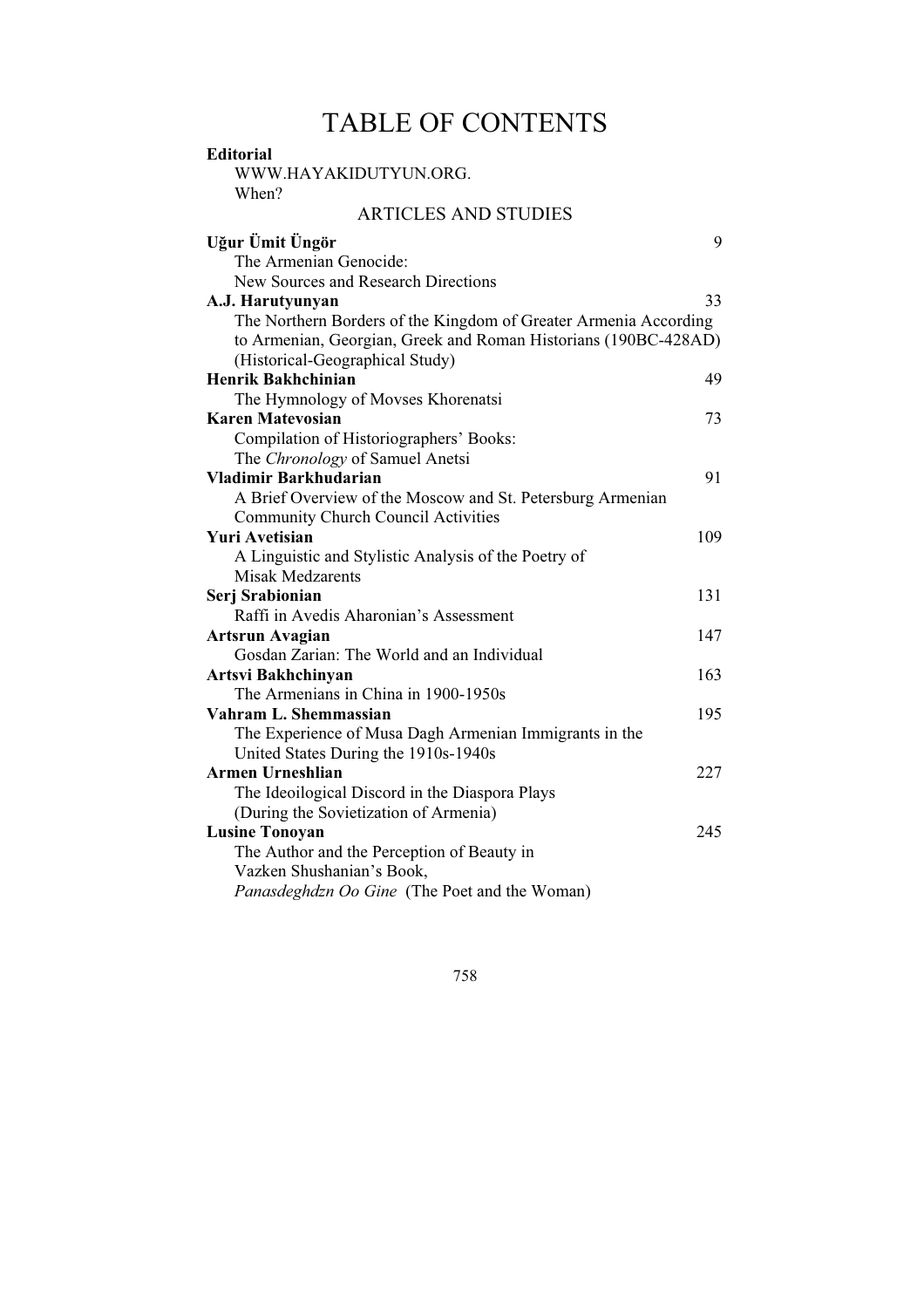| <b>Hovhannes Yeghoyan</b>                                          | 257 |
|--------------------------------------------------------------------|-----|
| The Examination of Certain Issues of the                           |     |
| Armenian Literature in                                             |     |
| Robert Haddedjian's Hushadedr Series                               |     |
| Vachagan Grigorian                                                 | 273 |
| A Short Analysis of Hrant Matevosian's Early Literary Writings     |     |
| Jenya Kalantaryan                                                  | 289 |
| Parallels Between Thomas Woolf and Hrant Matevosian                |     |
| <b>Khatchik DerGhougassian</b>                                     | 311 |
| Market Fundamentalism, Economic Hardship and Social Protest in     |     |
| Armenia (A Critical Perspective of the                             |     |
| Polarization of Armenian Politics)                                 |     |
| <b>Zaven Messerlian</b>                                            | 333 |
| Armenian Participation in the Lebanese Legislative Elections       |     |
| During the Presidency of Michel Suleiman (2008-)                   |     |
| <b>SCRUTINY</b>                                                    |     |
| <b>Armen Petrosyan</b>                                             | 393 |
| The Connections Between Armenian and                               |     |
| Ancient Languages of Asia Minor                                    |     |
| <b>Maxime Yevadian</b>                                             | 405 |
| Mani et L'Arménie                                                  |     |
| Victor Katvalian                                                   | 413 |
| The Charactersitics of Demonstrative Pronouns in Armenian Dialects |     |
| <b>Kornél Nagy</b>                                                 | 427 |
| Did Vardapet Minas Tokhatetsi, Bishop of the Armenians in          |     |
| Transylvania, Make a Confession of Faith in the Roman Catholic     |     |
| Church in 1686?                                                    |     |
| <b>Georg Meggle</b>                                                | 443 |
| The Genocide of the Armenians - and Our Silence                    |     |
| Arda Jebejian                                                      | 453 |
| Patterns of Language Use Among Armenians in                        |     |
| Beirut in the Last 95 Years                                        |     |
| UNPUBLISHED DOCUMENTS                                              |     |
| <b>Mihran Minasian</b>                                             | 471 |
| Father Pilibos (Pilibbe) Tekirdaghtsi and his Poems                |     |
| Ani Kirakosyan                                                     | 489 |
| Kevorg Abdullah's Letters to Father Hovhannes Megerian             |     |

| Kevorg Abdullah's Letters to Father Hovhannes Megerian |     |
|--------------------------------------------------------|-----|
| Melanya Yeghiazarian                                   | 501 |
| Letters from Vartan Makhokhian, the Seascape Painter   |     |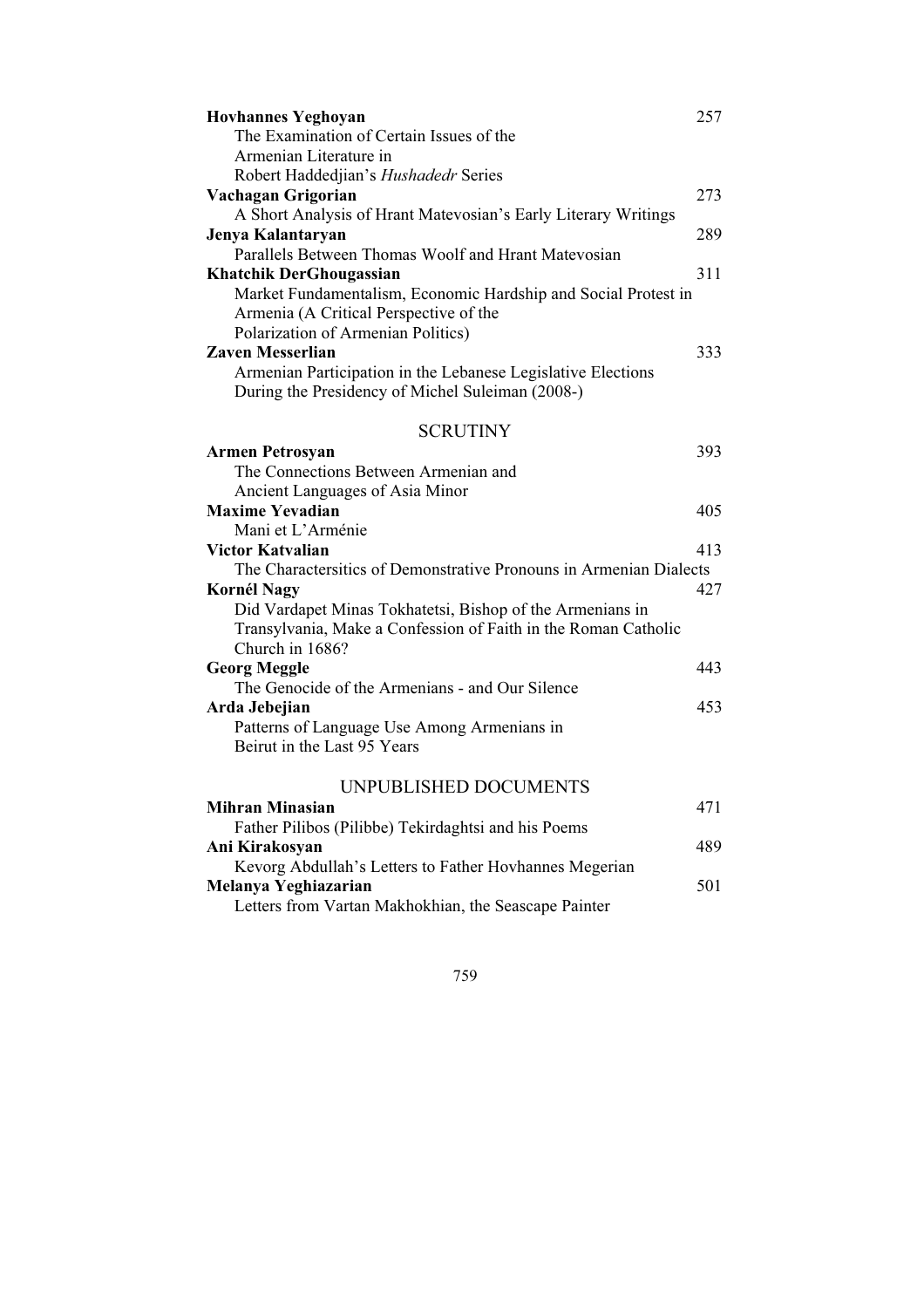| Ruben Sahakian                                                     | 519 |
|--------------------------------------------------------------------|-----|
| The Organization of Rescue Operations for the                      |     |
| Trabizon Armenians During WWI (1916-1917)                          |     |
| Hamo Sukiasyan                                                     | 553 |
| Soviet Armenian Policy Issues Concerning the                       |     |
| Armenian Communities of the Middle East (1920-1921)                |     |
| Vatche Ghazarian                                                   | 569 |
| Vahan Tekeyan's Letters to Torkom Koushagian,                      |     |
| Armenian Patriarch of Jerusalem                                    |     |
| Vartan Matiossian                                                  | 607 |
| The Letters of Garo Sasuni and Kostan Zarian                       |     |
| <b>BRIEFINGS</b>                                                   |     |
| Varty Keshishian                                                   | 631 |
| The Sacred Relics and Sacred Boxes of the                          |     |
| Zarehian Treasure House of Aleppo (B)                              |     |
| <b>Antranig Dakessian</b>                                          | 643 |
| The Armenian Divids: Further Information and Novelties             |     |
| Karen Hovhannisyan                                                 | 663 |
| The Master of Masters - Taragros                                   |     |
| <b>Anahit Chtyan</b>                                               | 679 |
| The Development of Iranian-Armenian Theater During 1950-70, in the |     |
| <b>Broader Context of Armenian Theater</b>                         |     |
| <b>BOOK REVIEWS</b>                                                |     |
| <b>Manuel Zoulailan</b>                                            | 697 |
| Varoujean Poghosyan, Les Massacres des Arméniens de                |     |
| Marache en 1920 (Recueil de Documents)                             |     |
| Varujan Poghossyan                                                 | 700 |
| Hayk Ghazarian, The Moscow and Kars Agreements of 1921 and their   |     |
| Tragic Role in the Destiny of the Armenian Nation                  |     |
| Carla Edde                                                         | 708 |

Raymond Kevorkian, Vahe Tachjian, Levon Nordikian, The Armenians, in 1917-1939. The Serach for a Refuge